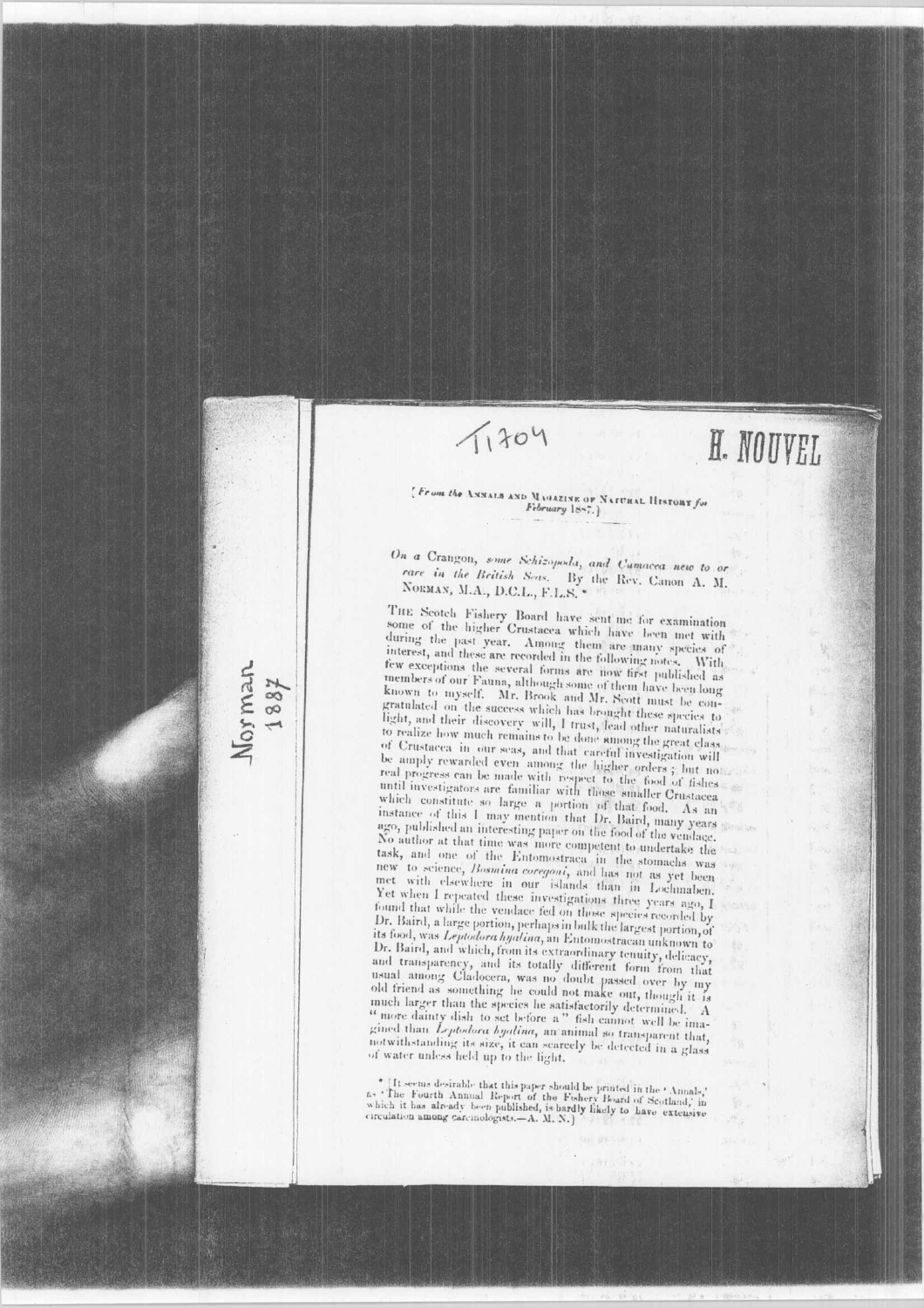### Rev. A. M. Norman on some Crustacea

90

b.

## Order CARIDA.

#### Genus CRANGON, Fabricius. Crangon (Cheraphilus) neglectus, G. O. Sars.

**Reraphilus neglectus, G. O. Sars, "Oversigt af Norges Crustaceer"** (Christ, Vidensk, Forhandl.), 1882, p. 45, pl. i. fig. 7.  $C$ lion

Rostrum well rounded at the extremity. Carapace with a single central spine, and a second small tubercle-like spine on the central line behind it, without the lobe-like folds of *fusciatus*, and with the sulcus which in that species defines their lateral and with the suicas which in that species defines the include regions much less distinct and deep. Antennal scale not greatly widened at the base. Last joints of maxilliped not broadly flattened. Second perseopod longer, r third the length of the hand of first pair; its chela very weak, the finger and thumb parallel and touching each other, and apparently altogether too feeble to be used for grasping. Body not speckled with brown. Carapace more or less suffused with rufous or chestnut colour; a band across the fourth segment of pleon, and a second across the telson and uropods of the same colour.

"Ad oras meridionales et occidentales Norwegia: in prof.<br>2-6 orgyarum fundo arenoso" (G. O. Sars). Haakelsund,<br>Kors Fiord, Norway, 3 fathoms (A. M. N.), Tarbert, Loch<br>Fyne (Scotch Fishery Laboratory).

I tooksix specimens of this shrimp, male and female, in 1878, in 3 fathoms water, at Haakelsund, Kors Fiord, West Norway, but at the time, from its general resemblance to U, fasciatus, passed it over as that species, as no doubt Norwegian naturalists had also done. In 1882 it was described by Prof. G. O. Sars. Mr. Scott has now added it to the British fauna, having forwarded to me for examination two or three small specimens which were taken at Tarbert. No other British specimens of this species are in my own collection, but it is not improbable that some of the northern specimens which have been referred to C. fasciatus belong to this new form. The two species to the unaided eye resemble each other closely, and one is apt to be led astray by the circumstance that, like C. fasciatus, C neglectus commonly has the carapace dark-coloured, and a band of colour across the third segment of the pleon, and another across the telson and uropods; but the colour of these bands is chestnut ("badia," Sars) in neglectus, but deep umber-brown in fasciatus.

#### Crangon fasciatus, Risso.

Crangon fasciatus, Risso, Crust. de Nice, p. 82, pl. iii. fig. 5, and Hist Nat. de FEur. Mérid. v. p. 64; Milne-Edwards, Hist. des Crust. ii